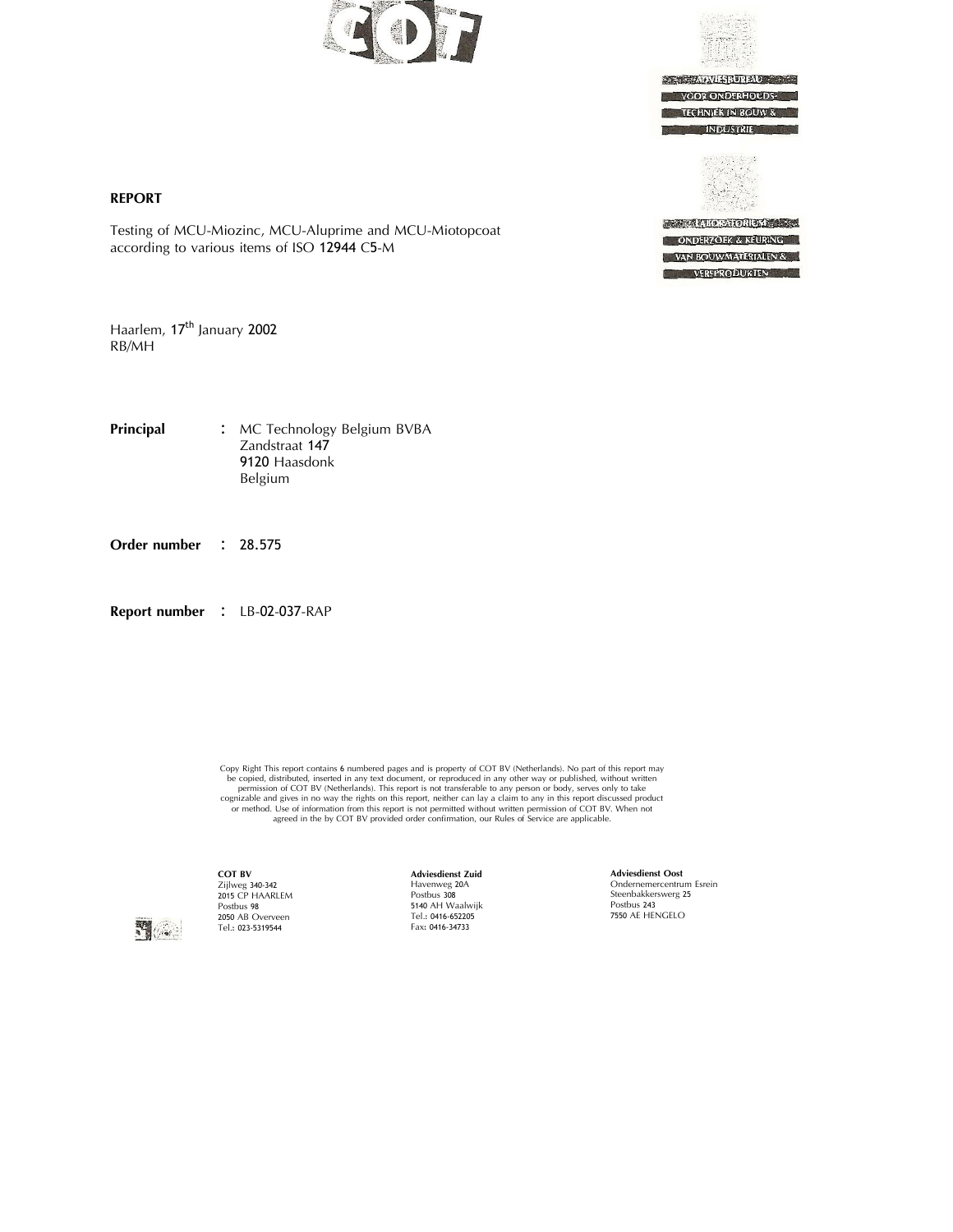

# **CONTENTS**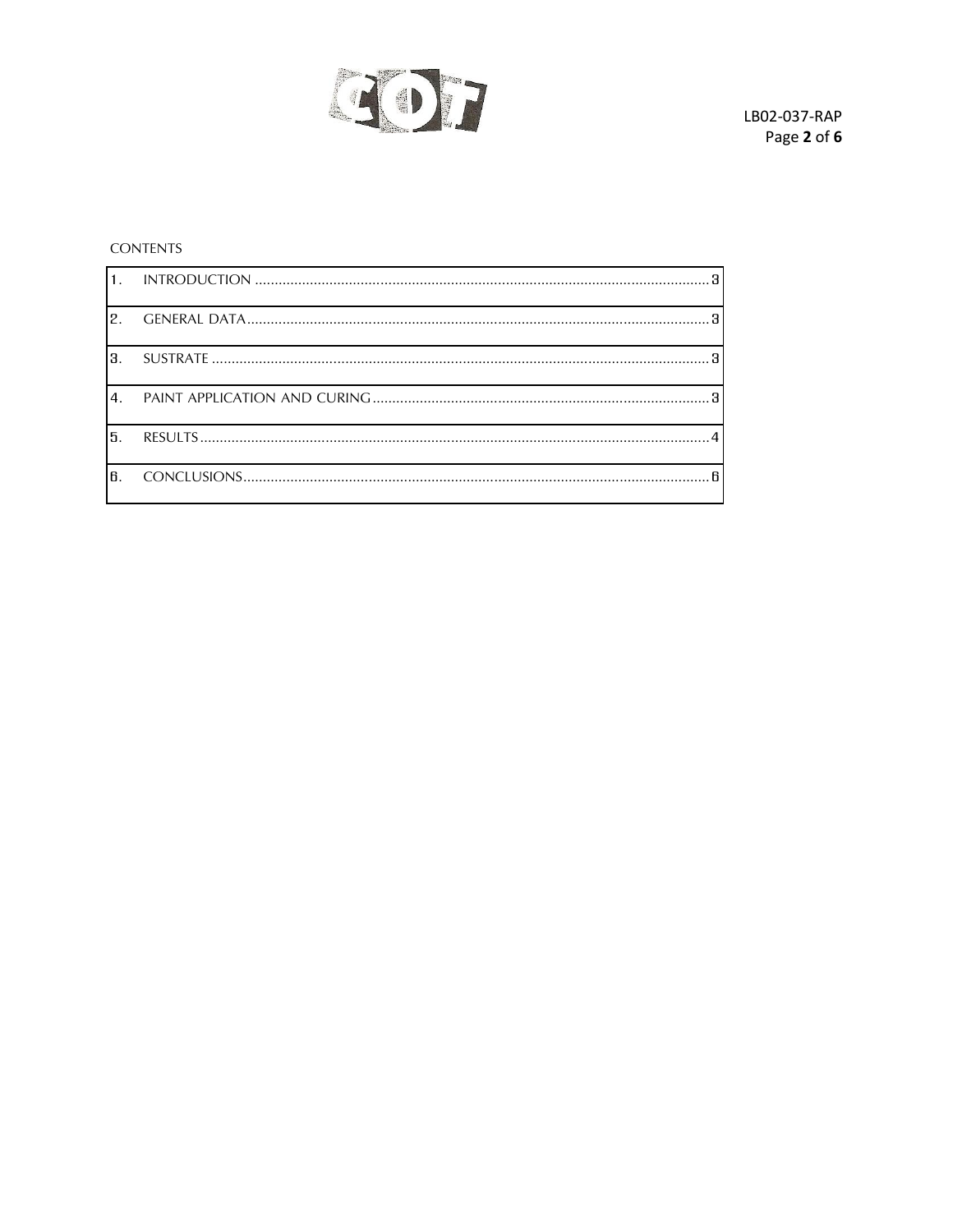

### <span id="page-2-0"></span>**1. INTRODUCTION**

By order of MC Technology Belgium BVBA at Haasdonk, Centrum voor Onderzoek en Technisch advies (COT BV) has carried out tests according to the Norsok Standard M-501, Rev 4.

<span id="page-2-1"></span>

| 2.<br><b>GENERAL DATA</b> |        |                     |                          |  |  |
|---------------------------|--------|---------------------|--------------------------|--|--|
| Sample                    | Colour | <b>Batch number</b> | <b>COT</b> sample number |  |  |
| MCU-Miozinc               | Grey   | $ -$                | 10-04-01/224             |  |  |
| MCU-Aluprime              | Grey   | 104.11              | 10-04-01/226             |  |  |
| MCU-Topcoat               | White  | 106.98              | 10-04-01/220             |  |  |

### <span id="page-2-2"></span>**3. SUSTRATE**

Mild steel panels, dimensions 100 x 150 x 5 mm, blast cleaned to surface preparation grade Sa 2½ with titanium cast-<br>steel alloy grit, size  $0.4 - 1.1$  mm.<br>Roughness:<br>Ra : 9 - 13 micrometers

 $Ra$  :  $9 - 13$  micrometers<br> $Rz$  :  $55 - 65$  micrometer t 55 - 65 micrometers

Rmax : 70 – <sup>75</sup> micrometers

### <span id="page-2-3"></span>**4. PAINT APPLICATION AND CURING**

The coatings have been sprayed according to the recommendations of the manufacturer. After 3 weeks curing at  $23 \pm 2^{\circ}$ C and  $50 \pm 5\%$  R.H. the dry film thickness of the paint system have been measured on each panel, after which the tests have been started.

Remark: after application there is microblistering perceived in the topcoat. The blisters do not reach penetrate the topcoat. The microblistering is not taken in account with further assessments.

#### **Paintsystem**

Required durability: C5-M

|                                                     | <b>Generic type</b>     | <b>Trade name</b> | NDFT $(\mu m)$    |
|-----------------------------------------------------|-------------------------|-------------------|-------------------|
| $1^{st}$<br>coat                                    | Moisture Cured Polyurea | MCU-Miozinc       | 75                |
| $\mathsf{2}^{\scriptscriptstyle{\mathrm{nd}}}$ coat | Moisture Cured Polyurea | MCU-Aluprime      | 50                |
| $\mathsf{R}^{\mathsf{rd}}$<br>coat                  | Moisture Cured Polyurea | MCU-Miotopcoat    | 75                |
|                                                     |                         |                   | <b>Total: 200</b> |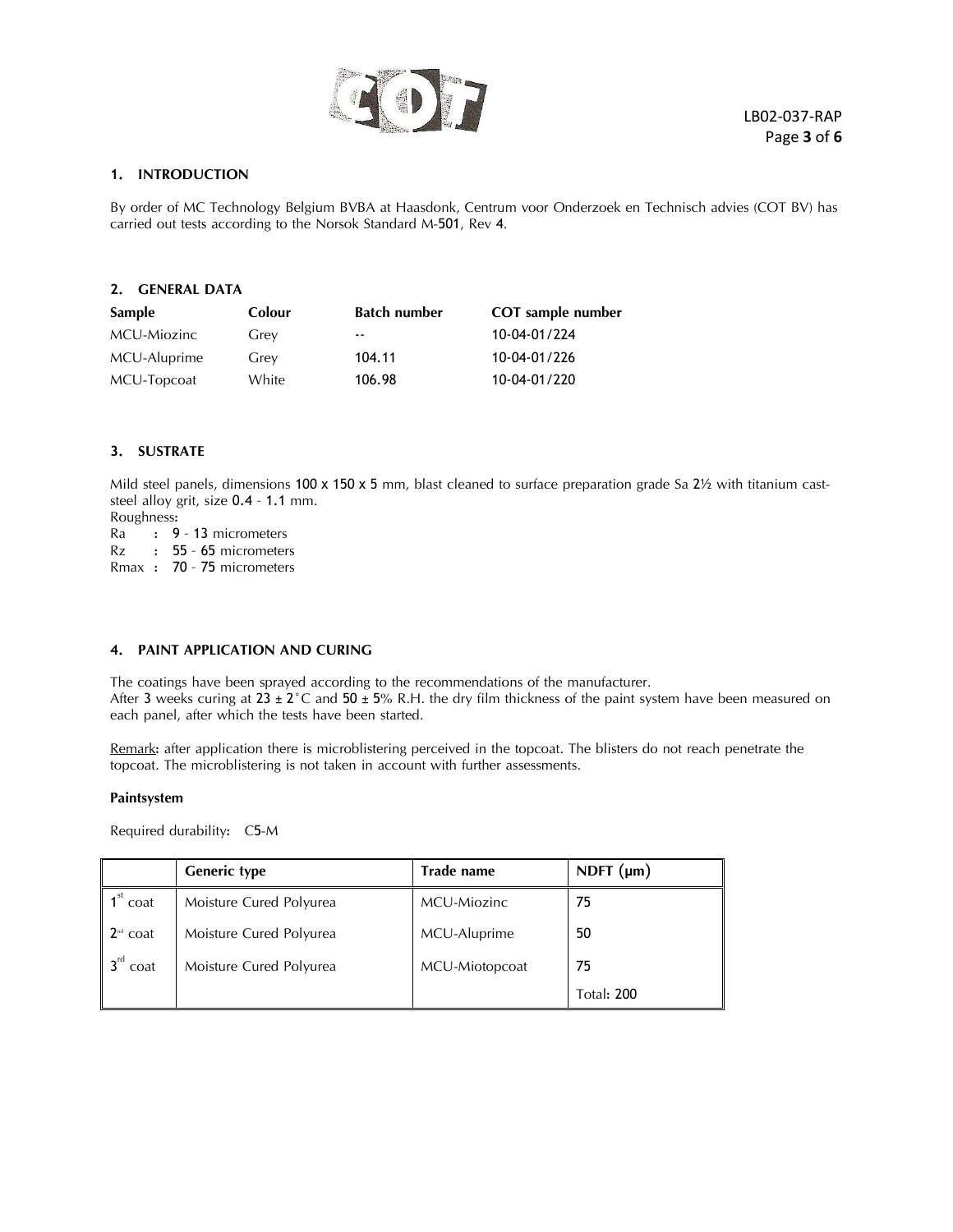# **5. RESULTS**

Panelcode:  $A =$  reference panels  $SS =$  Salt Spray

 $C =$  Condensation test  $CH =$  Chemical Resistance

<span id="page-3-0"></span>

| <b>Tests</b>                                                                                                                                                                                                                | Panel                                 |                                                       |                                       | <b>Requirements</b>                                                                 |
|-----------------------------------------------------------------------------------------------------------------------------------------------------------------------------------------------------------------------------|---------------------------------------|-------------------------------------------------------|---------------------------------------|-------------------------------------------------------------------------------------|
|                                                                                                                                                                                                                             | Panel A1                              |                                                       |                                       |                                                                                     |
| Measured DFT $(\mu m)$                                                                                                                                                                                                      | $161 \pm 6$                           |                                                       |                                       |                                                                                     |
| Assesment before tests:<br>ISO 4624 (adhesion DFT $>250$ µm in MPa)<br>ISO 2409 (adhesion DFT $\leq$ 250 µm)                                                                                                                | $6.1 \pm 1$<br>class $0$ (3mm)        |                                                       |                                       | >5 MPa or no adhesion break to substrate class<br>$0 - 1$                           |
|                                                                                                                                                                                                                             | Panel C3.1                            | Panel C3.2                                            | Panel C3.3                            |                                                                                     |
| Measured DFT $(\mu m)$                                                                                                                                                                                                      | $237 \pm 23$                          | $270 \pm 24$                                          | $242 \pm 38$                          |                                                                                     |
| Test 1: ISO 6270<br>Exposure time: 720 h                                                                                                                                                                                    |                                       |                                                       |                                       |                                                                                     |
| Assessment after testing:<br>$ISO$ 4628-2 (blistering)<br>$ISO$ 4828-3 (rusting)<br>$ISO$ 4628-4 (cracking)<br>$ISO$ 4628-5 (flaking)<br>ISO 4624 (adhesion DFT $>$ 250 µm in MPa)<br>ISO 2409 (adhesion DFT $\leq$ 250 µm) | 0(S0)<br>Ri 0<br>0<br>Class $0$ (3mm) | 0(S0)<br>Ri 0<br>0<br>$\mathbf{0}$<br>Class $0$ (3mm) | 0(S0)<br>Ri 0<br>0<br>Class $0$ (3mm) | 0(SI)<br>Ri 0<br>0<br>$\geq$ 5 MPa or no adhesion break to substrate<br>Class $0-1$ |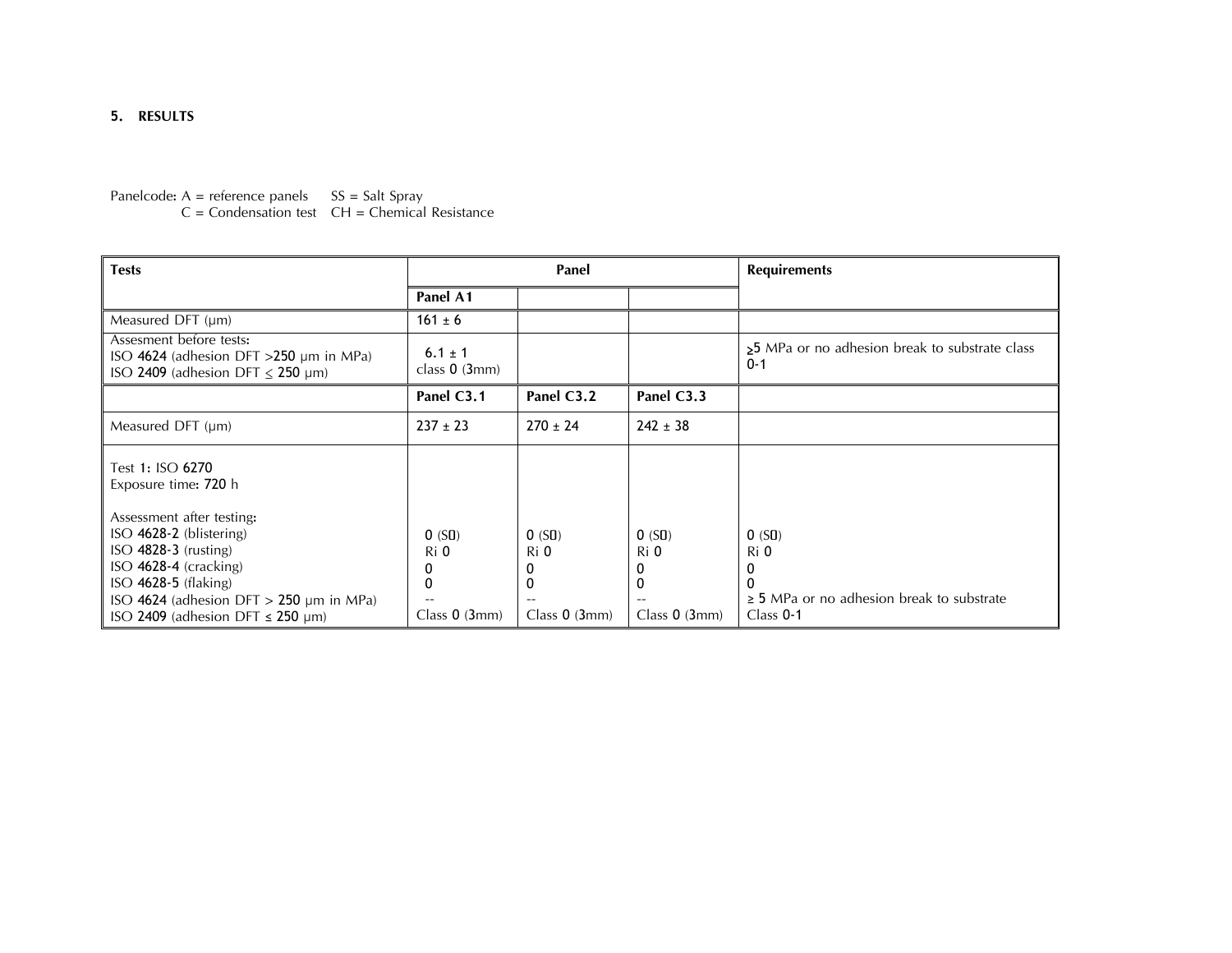

LB02‐037‐RAP Page **5** of **6**

| <b>Tests</b>                                                                                                                                                                                                                                                        | Panel                                            |                                                    |                                                    | <b>Requirements</b>                                                                                     |
|---------------------------------------------------------------------------------------------------------------------------------------------------------------------------------------------------------------------------------------------------------------------|--------------------------------------------------|----------------------------------------------------|----------------------------------------------------|---------------------------------------------------------------------------------------------------------|
|                                                                                                                                                                                                                                                                     | Panel SS3.1                                      | Panel SS3.2                                        | Panel SS3.3                                        |                                                                                                         |
| Measured DFT (µm)                                                                                                                                                                                                                                                   | $255 \pm 10$                                     | $254 \pm 11$                                       | $254 \pm 12$                                       |                                                                                                         |
| Test 2: ISO 7253<br>Exposure time: 1440 h                                                                                                                                                                                                                           |                                                  |                                                    |                                                    |                                                                                                         |
| Assessment after testing:<br>ISO 4628-2 (blistering)<br>ISO 4828-3 (rusting)<br>ISO 4628-4 (cracking)<br>$ISO$ 4628-5 (flaking)<br>ISO 4624 (adhesion DFT > 250 µm in MPa)<br>ISO 2409 (adhesion DFT $\leq$ 250 µm)<br>Annex A (corrosion of substrate from scratch | 0(S0)<br>Ri 0<br>0<br>0<br>Class 0 (3mm)<br>0.37 | 0(50)<br>Ri 0<br>0<br>0<br>Class $0$ (3mm)<br>0.58 | 0(S0)<br>Ri 0<br>0<br>0<br>Class $0$ (3mm)<br>0.66 | 0(S0)<br>Ri 0<br>0<br>ŋ<br>$\geq$ 5 MPa or no adhesion break to substrate<br>Class $0-1$<br>$\geq 1$ mm |
| $in mm$ )                                                                                                                                                                                                                                                           |                                                  |                                                    |                                                    |                                                                                                         |
|                                                                                                                                                                                                                                                                     | Panel CH4                                        | <b>Panel CH5</b>                                   | Panel CH6                                          |                                                                                                         |
| Measured DFT (µm)                                                                                                                                                                                                                                                   | $216 \pm 24$                                     | $223 \pm 18$                                       | $241 \pm 23$                                       |                                                                                                         |
| Test 3: ISO 2812<br>Miniral Spirits 18 % aromatics<br>Exposure time: 168 h                                                                                                                                                                                          |                                                  |                                                    |                                                    |                                                                                                         |
| Assessment after testing:<br>ISO 4628-2 (blistering)<br>ISO 4828-3 (rusting)<br>ISO 4628-4 (cracking)<br>ISO 4628-5 (flaking)<br>ISO 4624 (adhesion DFT $>$ 250 µm in MPa)<br>ISO 2409 (adhesion DFT $\leq$ 250 µm)                                                 | 0(S0)<br>Ri 0<br>0<br>0<br>Class $0$ (3mm)       | 0(S0)<br>Ri 0<br>0<br>0<br>Class $0$ (3mm)         | 0(S0)<br>Ri 0<br>0<br>0<br>Class $0$ (3mm)         | 0(S0)<br>Ri 0<br>0<br>0<br>$\geq$ 5 MPa or no adhesion break to substrate<br>Class $0-1$                |